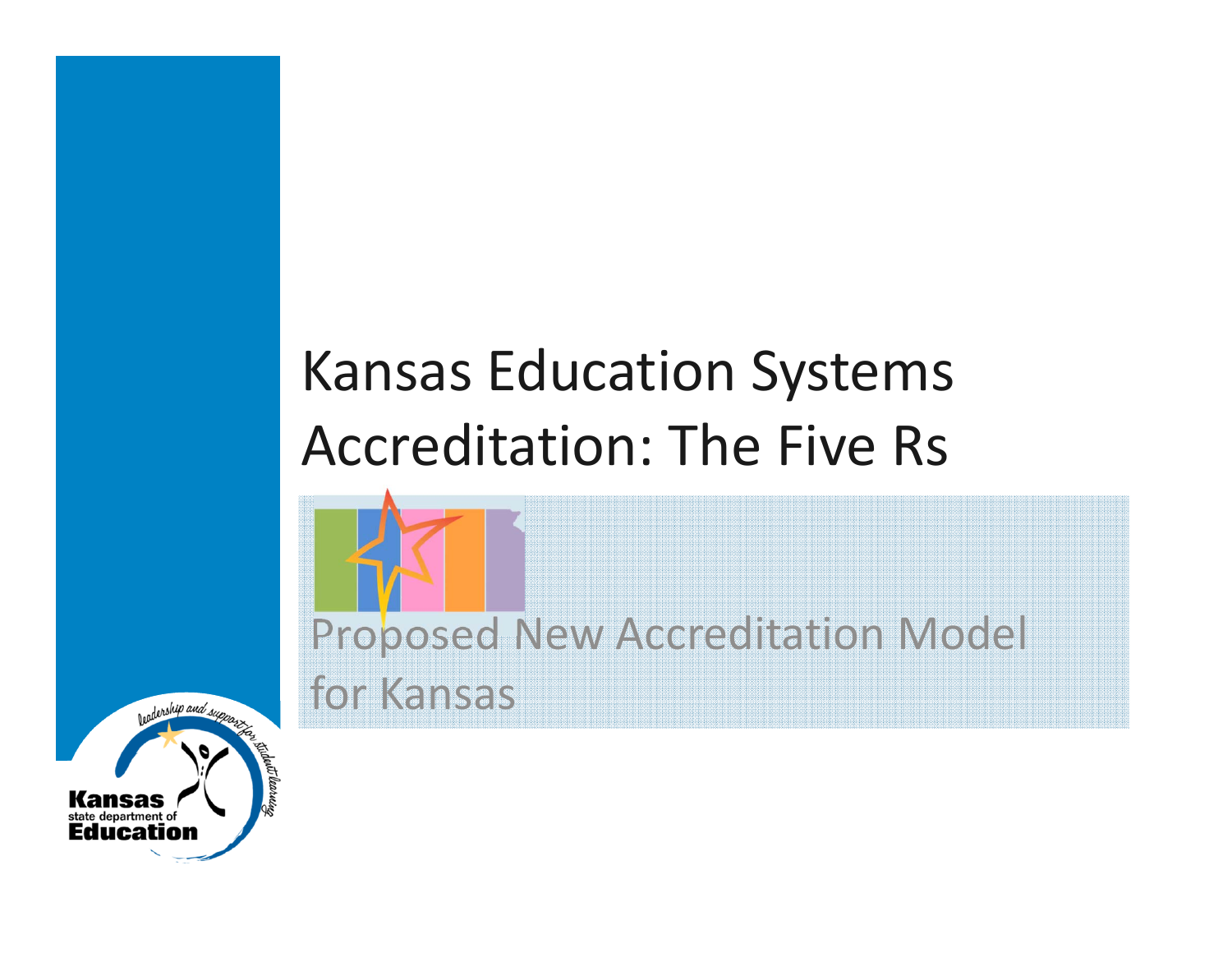

#### KESA Framework: The Five

| <b>RELATIONSHIPS</b>                                                                                                                                                                                                                                                   | <b>RELEVANCE</b>                                                                                                                                                                                                                                                                                                          | <b>RESPONSIVENESS</b>                                                                                                                                                                                                                                                                                                                | <b>RIGOR</b>                                                                                                                                                                                                                                                         | <b>RESULTS</b>                                                                                                                                                                                                                                                                                                                                                     |
|------------------------------------------------------------------------------------------------------------------------------------------------------------------------------------------------------------------------------------------------------------------------|---------------------------------------------------------------------------------------------------------------------------------------------------------------------------------------------------------------------------------------------------------------------------------------------------------------------------|--------------------------------------------------------------------------------------------------------------------------------------------------------------------------------------------------------------------------------------------------------------------------------------------------------------------------------------|----------------------------------------------------------------------------------------------------------------------------------------------------------------------------------------------------------------------------------------------------------------------|--------------------------------------------------------------------------------------------------------------------------------------------------------------------------------------------------------------------------------------------------------------------------------------------------------------------------------------------------------------------|
| <b>Defining Relationships:</b><br>"a state of interconnectedness<br>among people, curricula,<br>programs, projects, and<br>communities - is critical in<br>establishing connections that<br>result in high performing<br>learning environments" (KSDE,<br>2010, p. 40) | <b>Defining Relevance:</b><br>"the power and ability of<br>specific information to meet<br>the needs of its user $-$<br>strengthens learner motivation<br>and allows learning to become<br>more engaging, empowering,<br>connected, applicable to the<br>real world, and socially<br>significant" (KSDE, 2010, p.<br>42). | <b>Defining Responsive</b><br>Culture:<br>"one that readily reacts to<br>suggestions, influences,<br>appeals, efforts, or<br>opportunities - empowers all<br>stake holders to become<br>respectful of, responsible for,<br>and involved in learning, the<br>learning process, and the<br>learning community" (KSDE,<br>2010, p. 48). | <b>Defining Rigor:</b><br>"a relentless pursuit of that<br>which challenges and<br>provides opportunity to<br>demonstrate growth and<br>learning - is essential in<br>addressing the needs of our<br>rapidly expanding society<br>and world" (KSDE, 2010, p.<br>44). | <b>Defining Results:</b><br>"witnessable evidence of<br>growth and learning - allows<br>curriculum and instruction to<br>be delivered in a timely<br>fashion based on the needs<br>and desires of the individual<br>learning. Informative and<br>summative assessment.<br>coupled with research-based<br>effective teaching practices,<br>can provide the data and |
| $\bullet$ Staff<br>• Students                                                                                                                                                                                                                                          | Curriculum<br><i><b>Instruction</b></i>                                                                                                                                                                                                                                                                                   | Leadership<br>۰<br><b>Early Childhood</b><br>$\bullet$                                                                                                                                                                                                                                                                               | • Career &<br><b>Technical Ed</b>                                                                                                                                                                                                                                    | information necessary to fuel<br>teaching and empower<br>learning" (KSDE, 2010, p.<br>46).                                                                                                                                                                                                                                                                         |
| • Families<br>• Community                                                                                                                                                                                                                                              | <b>Student</b><br>Engagement                                                                                                                                                                                                                                                                                              | <b>District Climate</b><br>$\bullet$<br><b>Nutrition</b> and<br>$\bullet$                                                                                                                                                                                                                                                            | • Professional<br>Learning                                                                                                                                                                                                                                           | Achievement<br>Growth<br>۰                                                                                                                                                                                                                                                                                                                                         |
|                                                                                                                                                                                                                                                                        | <b>Technology</b>                                                                                                                                                                                                                                                                                                         | <b>Wellness</b>                                                                                                                                                                                                                                                                                                                      | • Resources<br>Data                                                                                                                                                                                                                                                  | - Gap<br>۰<br><b>Other Measures</b>                                                                                                                                                                                                                                                                                                                                |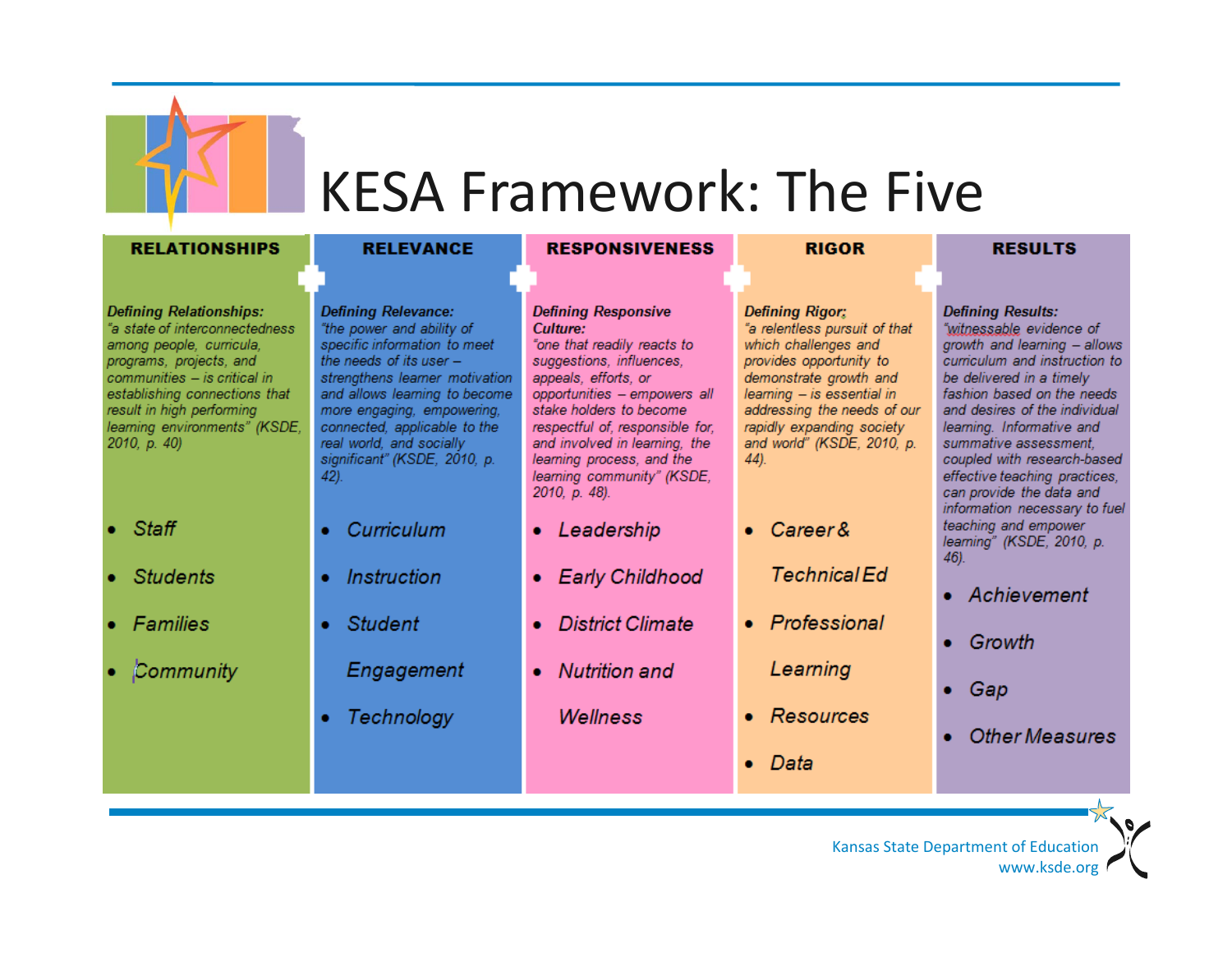# Rubrics

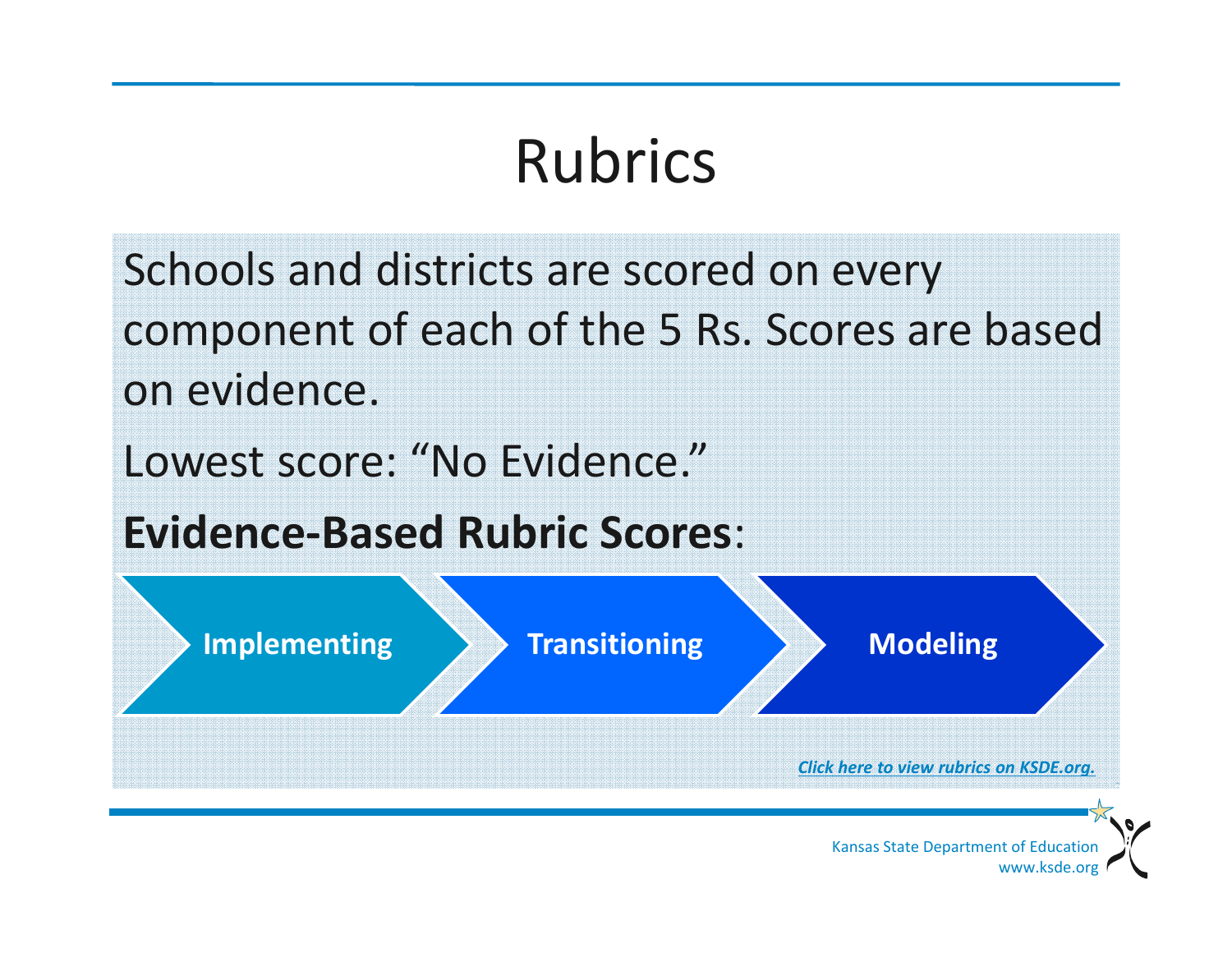## KESA Process ‐ Overview

• Needs Assessment

Yr 1

Yr 2

Yr 3

- Goal Area Identification
- Goal Establishment
- Action Plan Development
- Implementation
- Mid‐implementation assessment

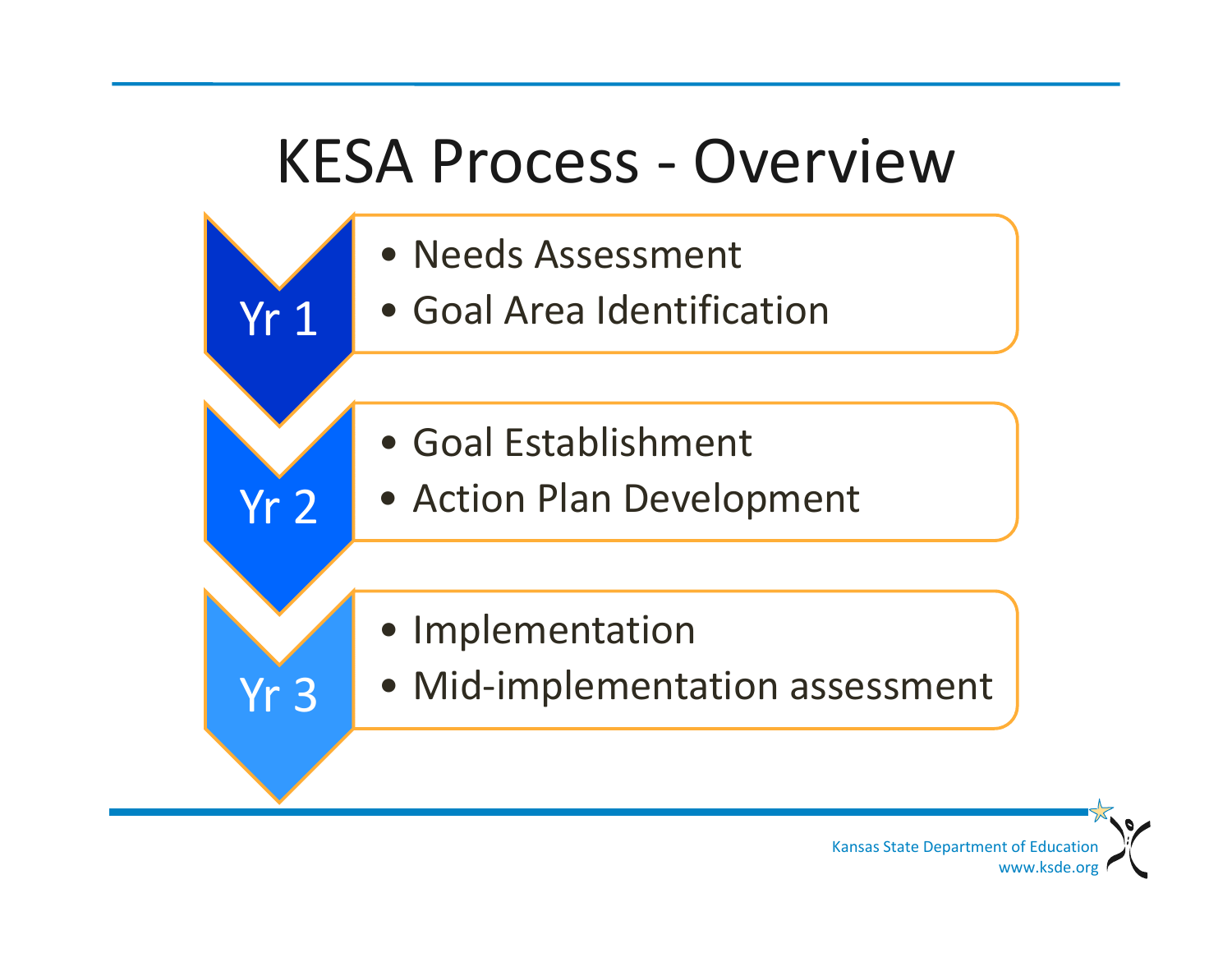# KESA Process ‐ Overview

- Continue Implementation
- Gather Data/Evidence

Yr 4

Yr 5

- Analyze Data/Evidence
- Application for Accreditation
	- OVT Recommendation
	- State Board Accreditation

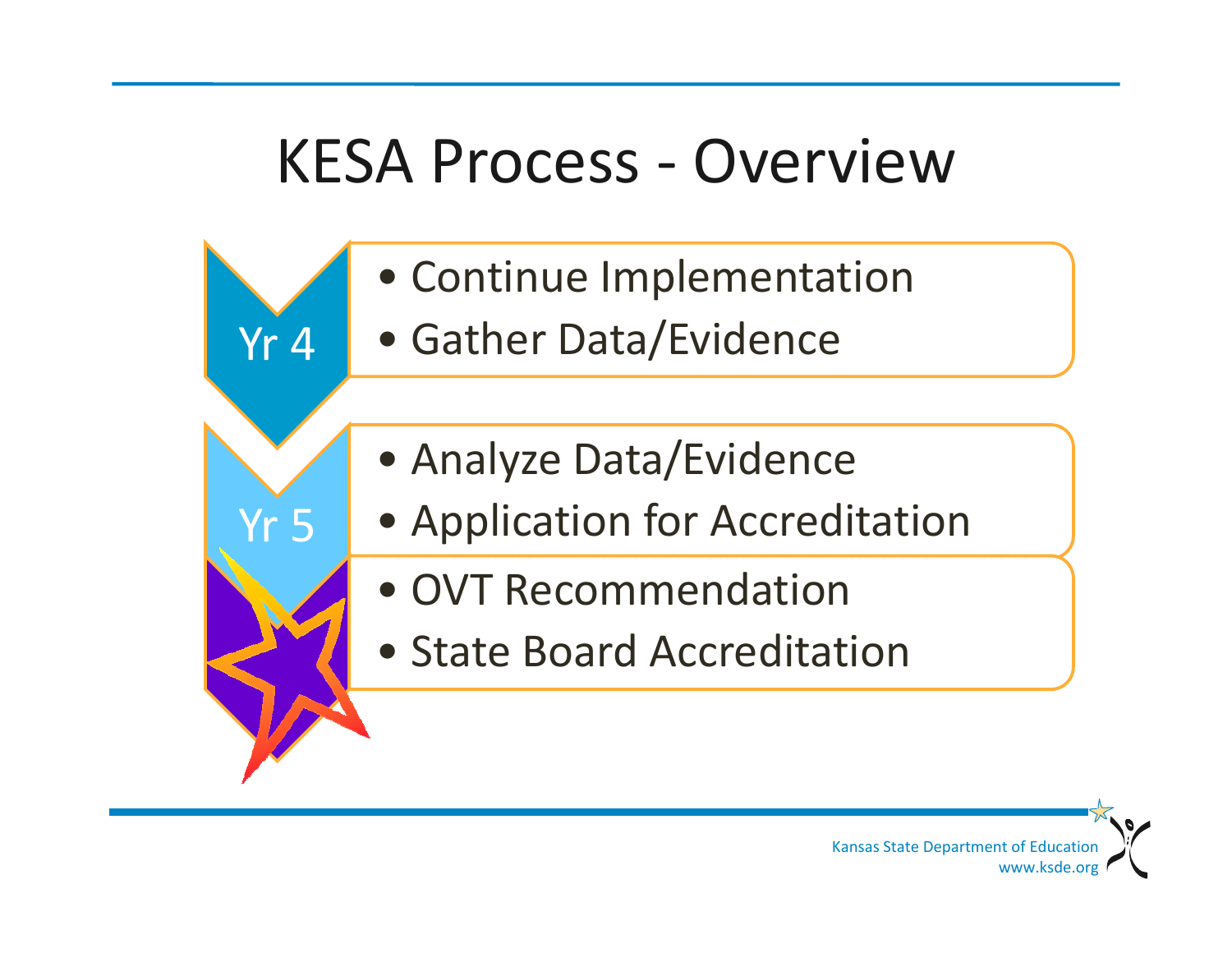# Outside Validation

- $\mathcal{L}_{\mathcal{A}}$ **Dutside Validation Team (OVT) actively and** regularly supports, guides, and validates.
- $\mathbb{R}^2$ Mandatory on‐site visit in Year Five.
- $\mathbb{R}^2$ **OVT member training provided by KSDE.**
- $\mathbb{R}^2$ **Size of team depends somewhat on size of** district.
- **Nembers live in region.**

a.

an<br>M

- $\mathbb{R}^2$  Various levels (elem, MS, HS) and subject areas are represented.
- **Team is as diverse as possible.**

Kansas State Department of Education www.ksde.org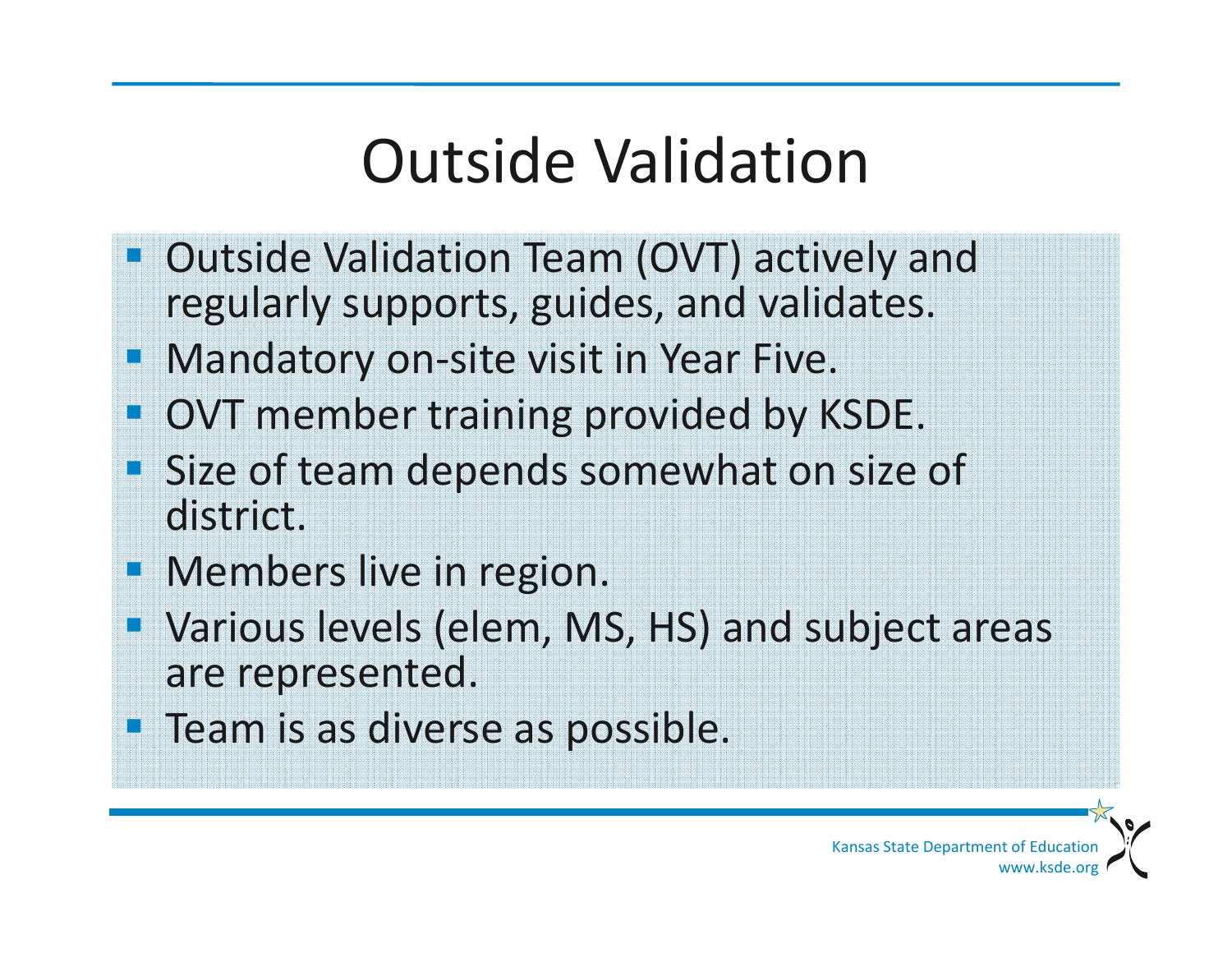### Accreditation Ratings



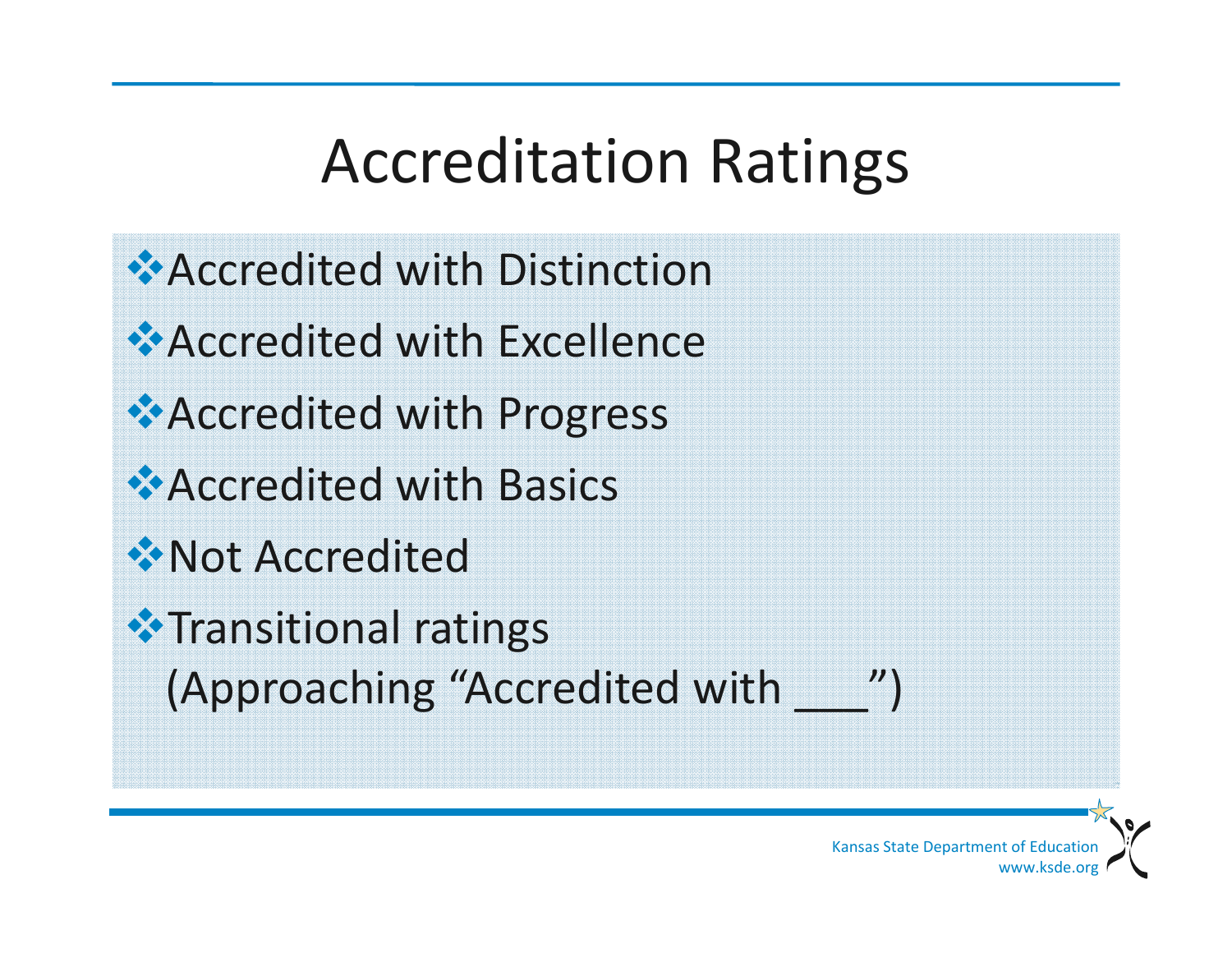#### Transparency

**Transparency is emphasized. KSDE will provide** "dashboard" that shows information for districts and schools.

**KSDE dashboard accessible from schools' and** district's official website.

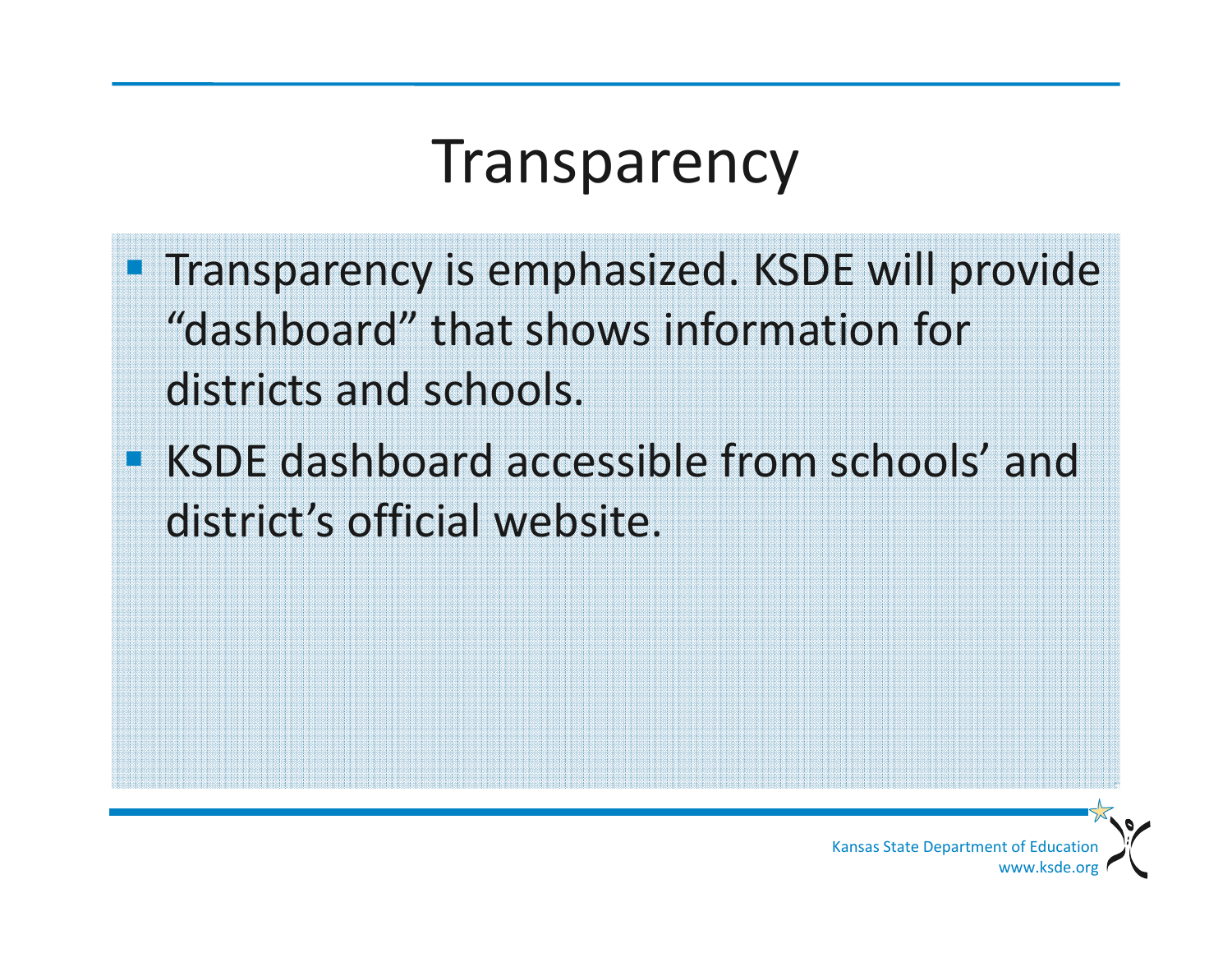### District KSDE Dashboard

- **District overall demographic overview**
- eri<br>19 ■ District overall results on state- and federallymandated data points
- Results on district-selected data points
- eri<br>19 **District overall accreditation rating, data** points, and process details

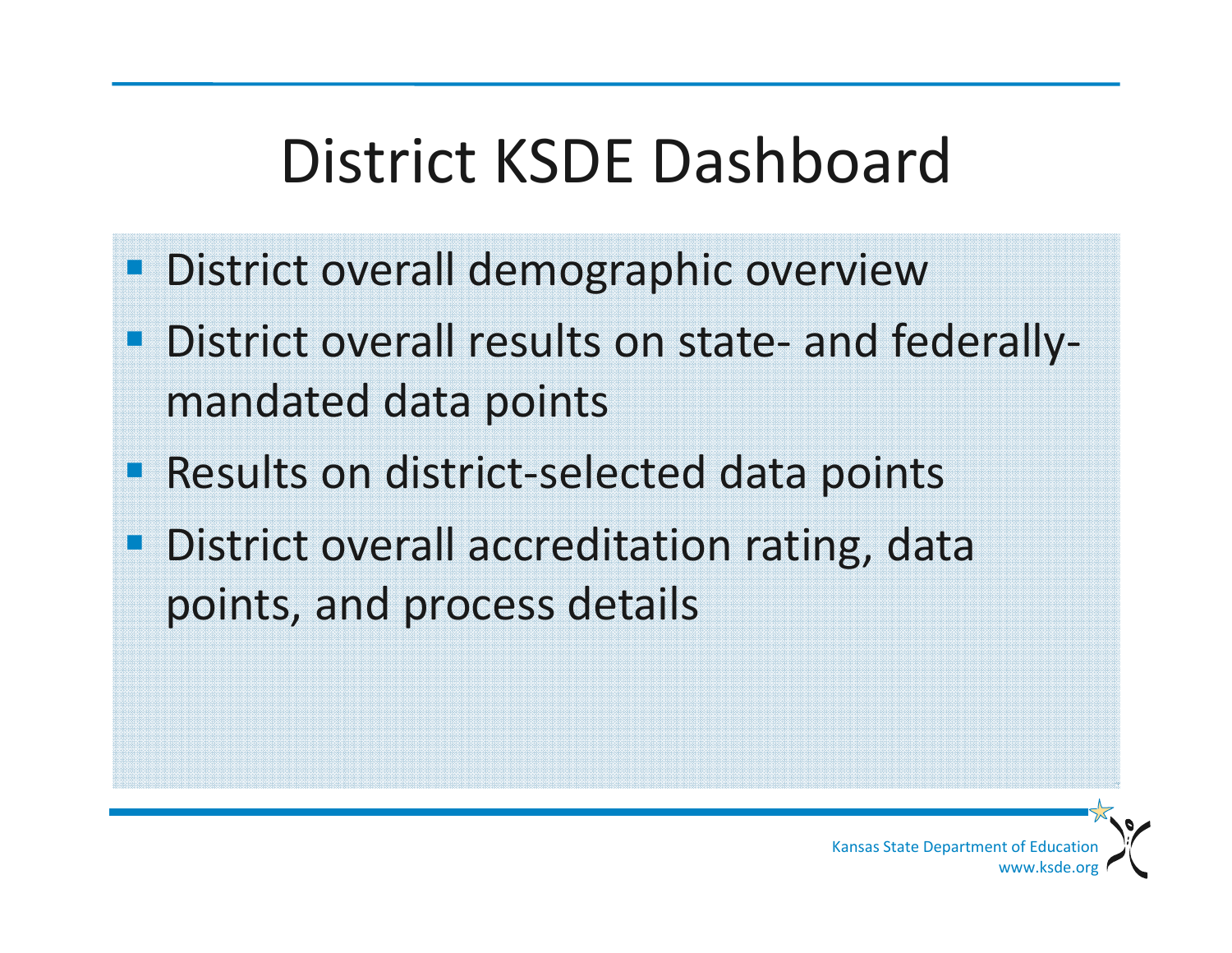*View individual schools in this district.*



| <b>MORE INFO:</b><br><b>Diversity</b><br><b>English Learners</b><br>Gender<br>Health/Wellness<br>Kan-Eat<br><b>Migrants</b><br>Socio-Economic<br><b>Special Education</b><br><b>State Assessments</b> | 212222<br>22221<br>XX:1<br><b>Students: Teachers</b>                                |                                  | ¢<br>XX%<br><b>Low Income</b> |                                               | <b>STUDENTS</b><br>$\#$ #% white<br>##% African American<br>##% Asian American<br>##% Native American<br>##% Other<br>##% Male<br>##% Female |                                                     | <b>TEACHERS</b><br>##% white<br>##% African American<br>##% Asian American<br>##% Native American<br>##% Other<br>##% Male<br>## Female |                                                                          |
|-------------------------------------------------------------------------------------------------------------------------------------------------------------------------------------------------------|-------------------------------------------------------------------------------------|----------------------------------|-------------------------------|-----------------------------------------------|----------------------------------------------------------------------------------------------------------------------------------------------|-----------------------------------------------------|-----------------------------------------------------------------------------------------------------------------------------------------|--------------------------------------------------------------------------|
| Transportation<br><b>LOCAL INFO:</b><br><b>Contact Information</b><br>Google Map                                                                                                                      | <b>Career &amp; Tech Ed</b><br>##%<br>earning industry-recognized<br>certifications |                                  | Diploma                       | ##%<br><b>Graduation</b><br>Rate<br>(4 years) | GUCCES.                                                                                                                                      | ##%<br><b>College</b><br>& Career<br><b>Ready</b>   |                                                                                                                                         | ##%<br>post-<br>secondary<br>attendance                                  |
| <b>Official Website</b>                                                                                                                                                                               |                                                                                     | ##%<br><b>Attendance</b><br>Rate |                               | ##%<br><b>Parent</b><br><b>Engagement</b>     |                                                                                                                                              | <b>State</b><br><b>Assessment</b><br><b>Results</b> |                                                                                                                                         | <b>District-</b><br><b>Selected</b><br><b>Achievement</b><br><b>Data</b> |
|                                                                                                                                                                                                       | <b>Accreditation</b><br><b>Rating:</b>                                              | <b>Relationships</b><br>Score:   |                               | <b>Relevance</b><br>Score:                    | <b>Responsive</b><br><b>Culture Score:</b>                                                                                                   | <b>Rigor</b><br>Score:                              |                                                                                                                                         | <b>Results</b><br>Score:                                                 |
| <b>Kansas Education</b><br><b>Systems</b>                                                                                                                                                             | <b>Approaching</b><br>"Accredited<br>with Progress"<br><b>New Rating:</b>           | <b>Implementing</b>              |                               | <b>Modeling</b>                               | <b>Transitioning</b>                                                                                                                         | <b>Transitioning</b>                                |                                                                                                                                         | <b>Modeling</b>                                                          |
| <b>Accreditation:</b><br><b>The Five Rs</b>                                                                                                                                                           | 7/1/2018                                                                            | More Info>>>                     |                               | More Info>>>                                  | More Info>>>                                                                                                                                 | More $lnf$ $>>$                                     |                                                                                                                                         | More Info>>><br>www.ksde.org                                             |

Dendership and supported

**Kansas** state department of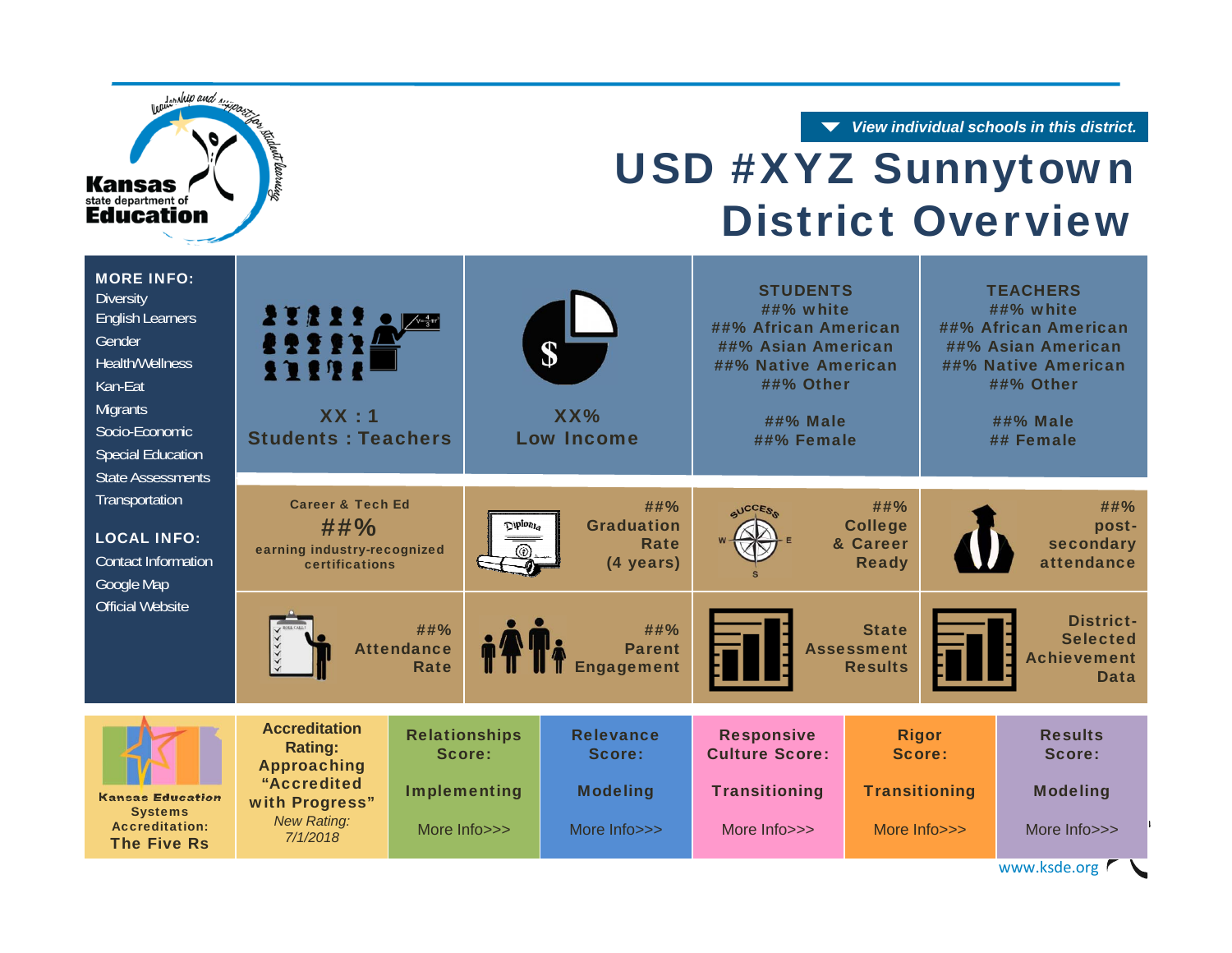# School KSDE Dashboard

- **Set up same as district dashboard**
- T. Individual school's demographic overview
- Individual school's state- and federallymandated results
- Individual school's data on district-selected data points
- **Individual school's accreditation data and** process details

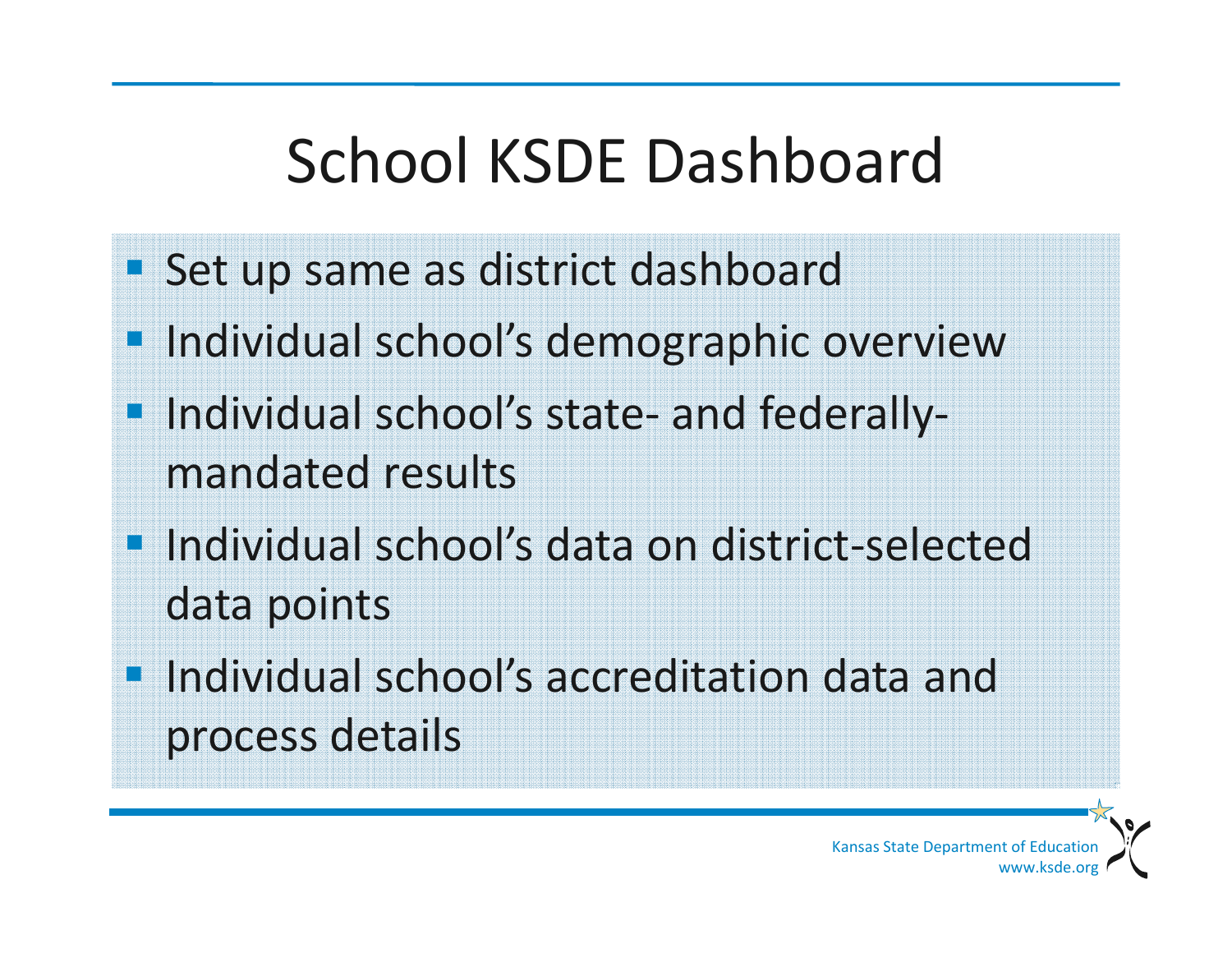*View individual schools' or district's page.*

#### Dendership and nipport **Kansas** state department of

#### Sunnytown Elementary **School Overview**

| <b>MORE INFO:</b><br><b>Diversity</b><br><b>Dropout Rate</b><br><b>English Learners</b><br>Gender<br><b>Health/Wellness</b><br>Kan-Eat<br><b>Migrants</b><br>Post-Sec Enrollment<br>Post-Sec Completion | 27222 oldes<br>22223<br>1117<br>XX:1<br><b>Students: Teachers</b>                     |                                         | $\mathbf{S}$<br>XX%<br><b>Low Income</b> |                                               | <b>STUDENTS</b><br>##% white<br>##% African American<br>##% Asian American<br>##% Native American<br>##% Other<br><b>##% Male</b><br>##% Female |                                                     | <b>TEACHERS</b><br>##% white<br>##% African American<br>##% Asian American<br>##% Native American<br>##% Other<br><b>##% Male</b><br>## Female |                                                                          |
|---------------------------------------------------------------------------------------------------------------------------------------------------------------------------------------------------------|---------------------------------------------------------------------------------------|-----------------------------------------|------------------------------------------|-----------------------------------------------|-------------------------------------------------------------------------------------------------------------------------------------------------|-----------------------------------------------------|------------------------------------------------------------------------------------------------------------------------------------------------|--------------------------------------------------------------------------|
| Socio-Economic<br><b>Special Education</b><br><b>State Assessments</b><br>Transportation                                                                                                                | <b>Career &amp; Tech Ed</b><br>##%<br>earning industry-recognized<br>certifications   |                                         | Diploma                                  | ##%<br><b>Graduation</b><br>Rate<br>(4 years) | GUCCES.                                                                                                                                         | ##%<br><b>College</b><br>& Career<br><b>Ready</b>   |                                                                                                                                                | ##%<br>post-<br>secondary<br>attendance                                  |
| <b>LOCAL INFO:</b><br><b>Contact Information</b><br>Google Map<br><b>Official Website</b>                                                                                                               | 2222                                                                                  | ##%<br><b>Attendance</b><br><b>Rate</b> |                                          | ##%<br><b>Parent</b><br><b>Engagement</b>     |                                                                                                                                                 | <b>State</b><br><b>Assessment</b><br><b>Results</b> |                                                                                                                                                | <b>District-</b><br><b>Selected</b><br><b>Achievement</b><br><b>Data</b> |
|                                                                                                                                                                                                         | <b>Accreditation</b><br><b>Rating:</b>                                                | <b>Relationships</b><br>Score:          |                                          | <b>Relevance</b><br>Score:                    | <b>Responsive</b><br><b>Culture Score:</b>                                                                                                      | <b>Rigor</b><br>Score:                              |                                                                                                                                                | <b>Results</b><br>Score:                                                 |
| <b>Kansas Education</b><br><b>Systems</b><br><b>Accreditation:</b><br><b>The Five Rs</b>                                                                                                                | <b>Approaching</b><br>"Accredited<br>with Progress"<br><b>New Rating:</b><br>7/1/2018 | <b>Implementing</b><br>More Info>>>     | <b>Modeling</b><br>More Info>>>          |                                               | <b>Transitioning</b><br>More Info>>>                                                                                                            | <b>Transitioning</b><br>More Info>>>                |                                                                                                                                                | <b>Modeling</b><br>More Info>>>                                          |
|                                                                                                                                                                                                         |                                                                                       |                                         |                                          |                                               |                                                                                                                                                 |                                                     |                                                                                                                                                | www.ksde.org                                                             |

www.ksde.org r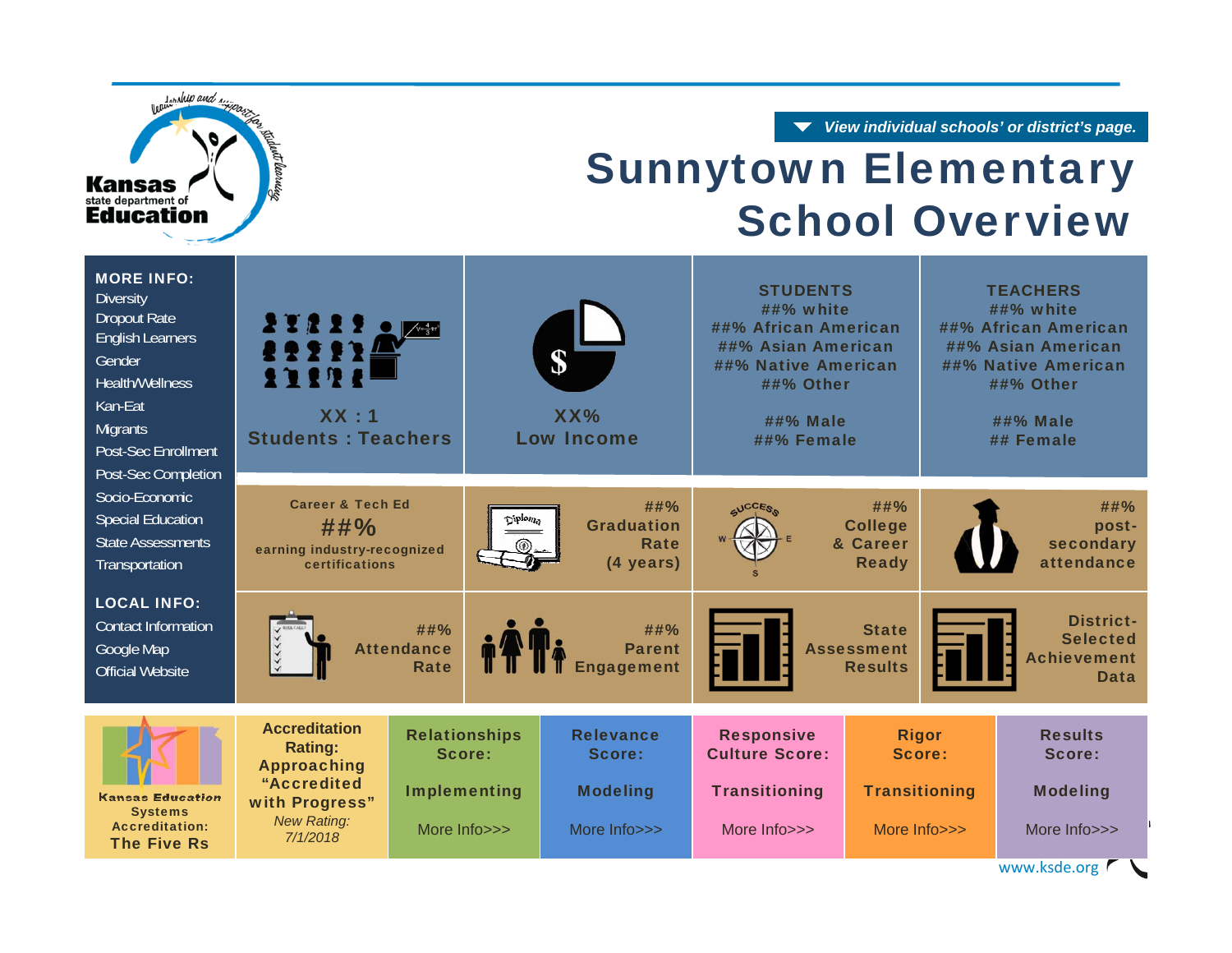### KESA Implementation

- **Divide districts into 5 groups based on** readiness (meeting prerequisites). TBD
- **All groups begin formal cycle in July 2015.**
- en<br>1 Group 1 receives formal rating May 2018.
- an<br>M Group 2 receives formal rating May 2019.
- an<br>M **• Districts have a transitional accreditation** rating while waiting for their first formal rating to be granted.

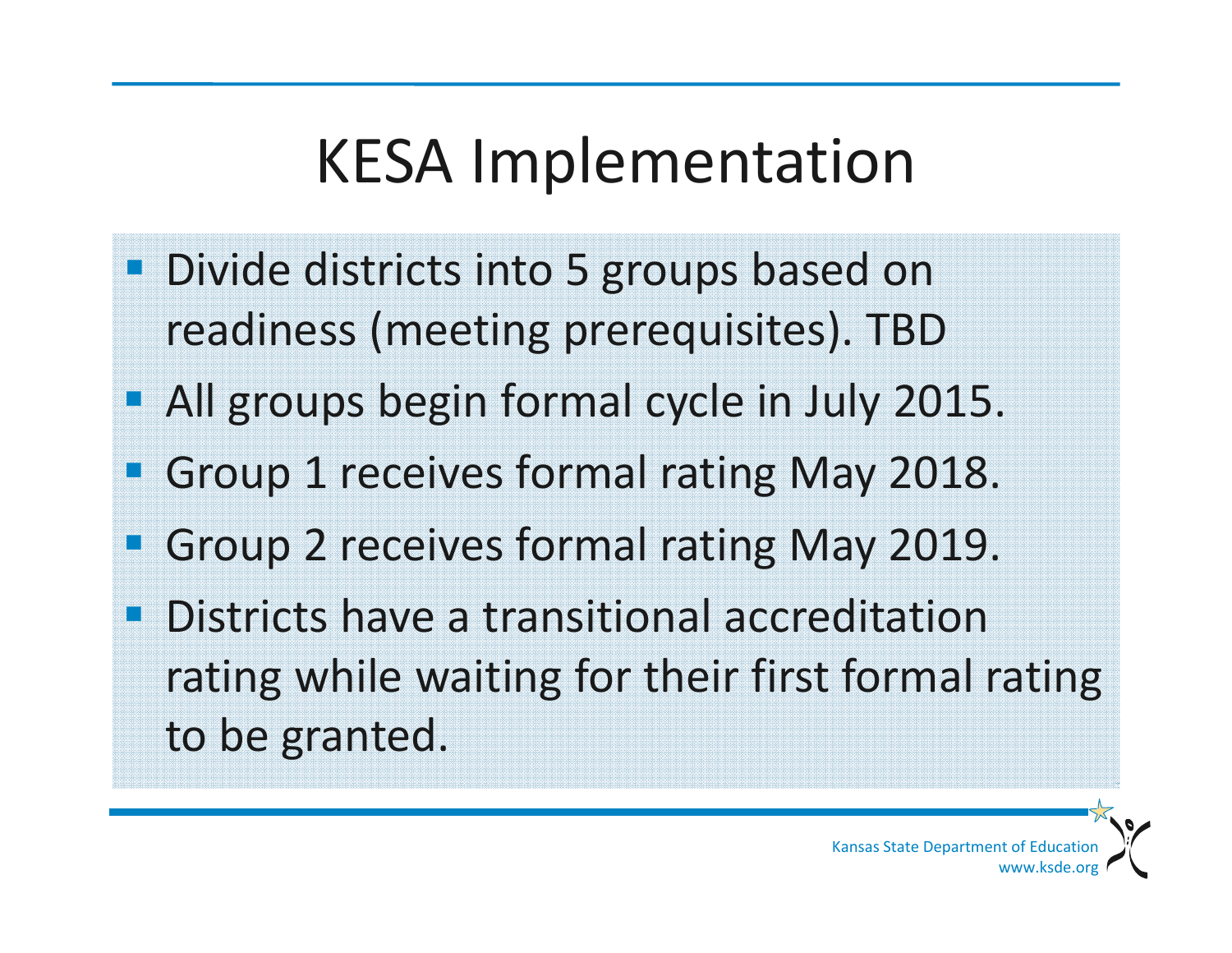#### Draft KESA Implementation Schedule

| Year<br>$\frac{1}{2} \left( \frac{1}{2} \right) \left( \frac{1}{2} \right) \left( \frac{1}{2} \right) \left( \frac{1}{2} \right) \left( \frac{1}{2} \right)$<br><b>Group</b> | 2016-17         | 2017-18         | 2018-19         | 2019-20         | 2020-21         | 2021-22         | 2022-2023       |
|------------------------------------------------------------------------------------------------------------------------------------------------------------------------------|-----------------|-----------------|-----------------|-----------------|-----------------|-----------------|-----------------|
| $\mathbf{1}$                                                                                                                                                                 | <b>Yrs 1-2</b>  | <b>Yrs 3-4</b>  | Yr <sub>5</sub> | Yr1             | Yr <sub>2</sub> | Yr3             | Yr4             |
| $\overline{2}$                                                                                                                                                               | $Yr 1-2$        | Yr <sub>3</sub> | Yr 4            | Yr <sub>5</sub> | Yr1             | Yr <sub>2</sub> | Yr <sub>3</sub> |
| $\overline{3}$                                                                                                                                                               | Yr <sub>1</sub> | Yr <sub>2</sub> | Yr <sub>3</sub> | Yr4             | Yr <sub>5</sub> | Yr1             | Yr <sub>2</sub> |
| $\overline{4}$                                                                                                                                                               | Yr1             | Yr1             | Yr <sub>2</sub> | Yr <sub>3</sub> | Yr 4            | Yr <sub>5</sub> | Yr1             |
| 5                                                                                                                                                                            | Yr1             | Yr1             | Yr <sub>2</sub> | Yr <sub>3</sub> | Yr <sub>3</sub> | Yr 4            | Yr <sub>5</sub> |

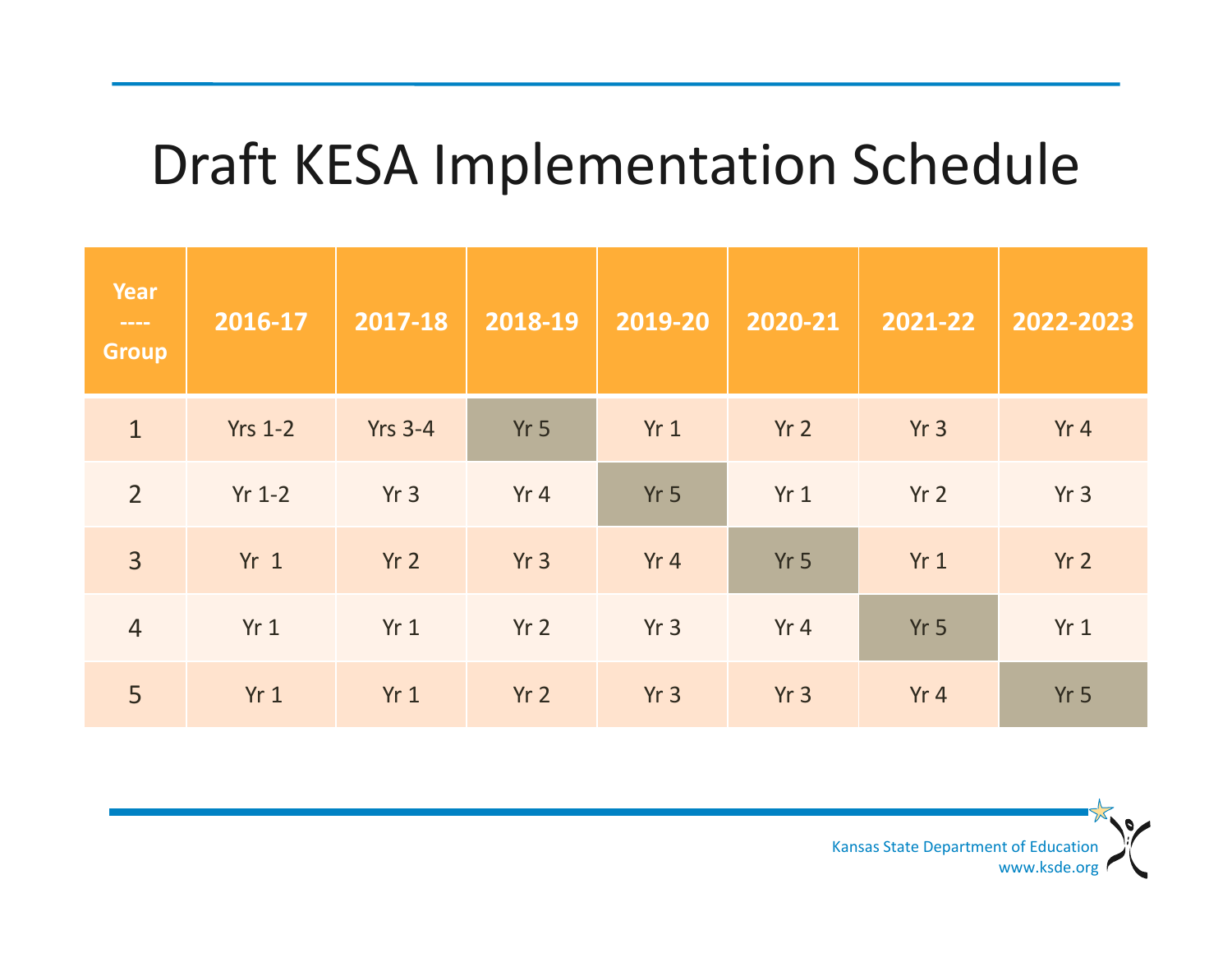| <b>Draft Timeline for Approval</b> |  |
|------------------------------------|--|
|                                    |  |
|                                    |  |
|                                    |  |

| FALL/WNTR 2014              | submit regs for 9-mo. vetting process       |
|-----------------------------|---------------------------------------------|
| <b>FALL 2015</b>            | present regs to State Board as Receive Item |
| FALL/WNTR 2015              | <b>State Board approval of regs</b>         |
| <b>WNTR 2015 - SMR 2016</b> | Prepare field for implementation            |
| <b>JULY 1, 2016</b>         | First formal cycle begins for all districts |
| <b>MAY 2019</b>             | Group 1 districts receive official ratings  |
| <b>MAY 2020</b>             | Group 2 districts receive official ratings  |